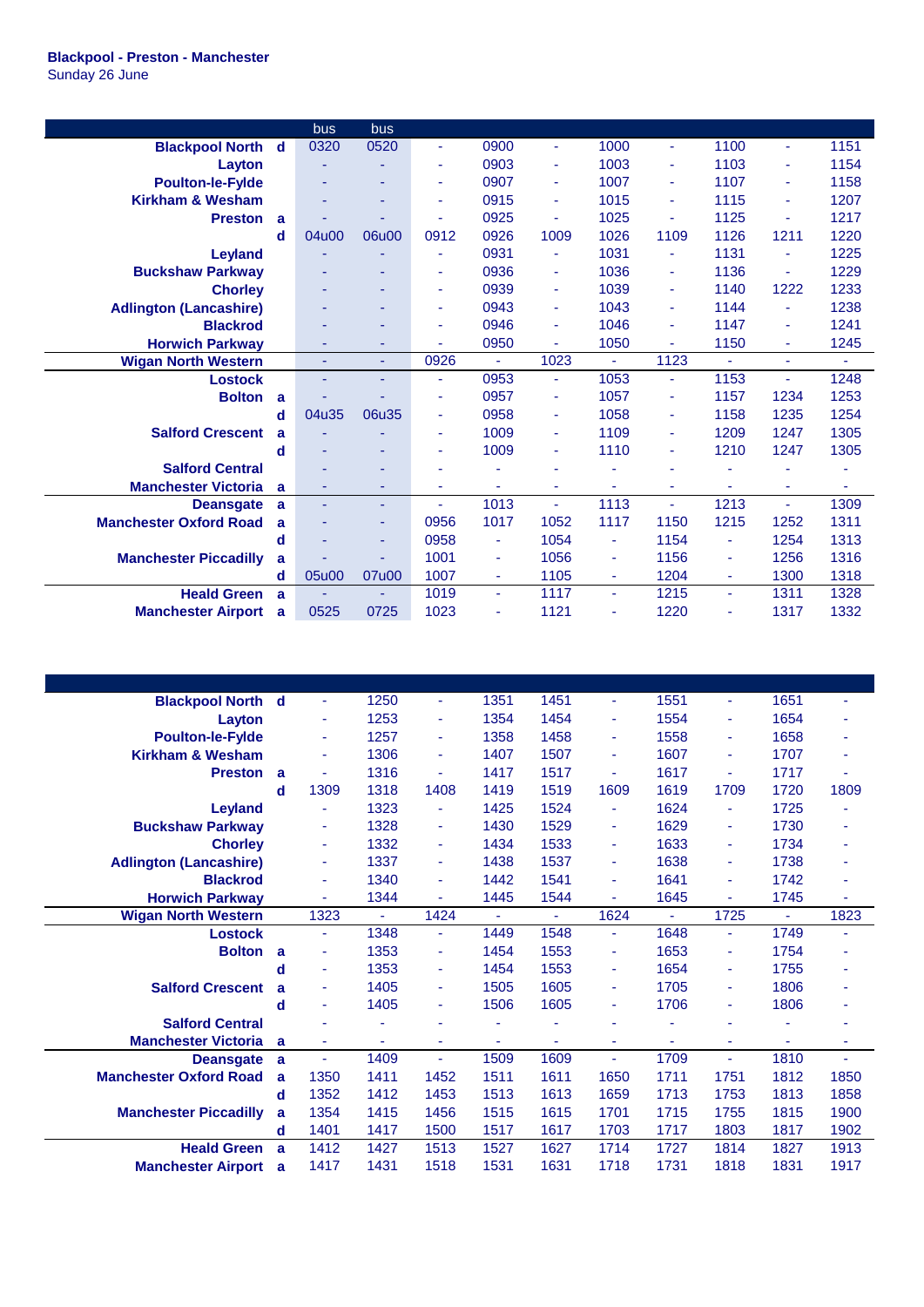| <b>Blackpool North</b>        | d | 1751 | 1851 | ä,   | 1949 | 2050           | 2151           | 2222 |
|-------------------------------|---|------|------|------|------|----------------|----------------|------|
| Layton                        |   | 1754 | 1854 | ۰    | 1952 | 2053           | 2154           | 2225 |
| <b>Poulton-le-Fylde</b>       |   | 1758 | 1858 | ٠    | 1955 | 2057           | 2158           | 2228 |
| <b>Kirkham &amp; Wesham</b>   |   | 1807 | 1907 | ۰    | 2004 | 2106           | 2207           | 2237 |
| <b>Preston</b>                | a | 1817 | 1917 | ä,   | 2015 | 2116           | 2217           | 2248 |
|                               | d | 1820 | 1920 | 2009 | 2016 | 2119           | 2219           | 2249 |
| Leyland                       |   | 1825 | 1925 |      | 2022 | 2124           | 2224           | 2254 |
| <b>Buckshaw Parkway</b>       |   | 1830 | 1930 | ٠    | 2027 | 2129           | 2228           | 2258 |
| <b>Chorley</b>                |   | 1834 | 1934 | ٠    | 2031 | 2133           | 2232           | 2302 |
| <b>Adlington (Lancashire)</b> |   | 1838 | 1938 | ٠    | 2035 | 2137           | 2236           | 2307 |
| <b>Blackrod</b>               |   | 1841 | 1942 | ä,   | 2039 | 2141           | 2240           | 2310 |
| <b>Horwich Parkway</b>        |   | 1845 | 1945 | ä,   | 2042 | 2144           | 2243           | 2314 |
| <b>Wigan North Western</b>    |   | ÷    | ÷    | 2025 | ÷    | $\blacksquare$ | $\blacksquare$ | Ξ    |
| Lostock                       |   | 1848 | 1949 | ÷    | 2046 | 2148           | 2247           | 2318 |
| <b>Bolton</b>                 | a | 1853 | 1954 | ٠    | 2051 | 2153           | 2252           | 2323 |
|                               |   |      |      |      |      |                |                |      |
|                               | d | 1854 | 1954 | ٠    | 2054 | 2153           | 2252           | 2323 |
| <b>Salford Crescent</b>       | a | 1905 | 2005 | ٠    | 2105 | 2204           | 2304           | 2334 |
|                               | d | 1905 | 2006 | ۰    | 2105 | 2207           | 2305           | 2335 |
| <b>Salford Central</b>        |   |      | ä,   | ä,   | ٠    | ۰              |                |      |
| <b>Manchester Victoria</b>    | a | ۰    | ٠    | ٠    | ۰    | ٠              | ٠              | ٠    |
| <b>Deansgate</b>              | a | 1909 | 2009 | ä,   | 2109 | 2212           | 2309           | 2339 |
| <b>Manchester Oxford Road</b> | a | 1911 | 2011 | 2052 | 2111 | 2215           | 2311           | 2341 |
|                               | d | 1913 | 2013 | 2054 | 2113 | 2216           | 2314           | 2342 |
| <b>Manchester Piccadilly</b>  | a | 1915 | 2015 | 2056 | 2115 | 2219           | 2316           | 2344 |
|                               | d | 1917 | 2017 | 2059 | 2117 | 2221           | 2318           | ٠    |
| <b>Heald Green</b>            | a | 1927 | 2028 | 2110 | 2127 | 2232           | 2328           | ٠    |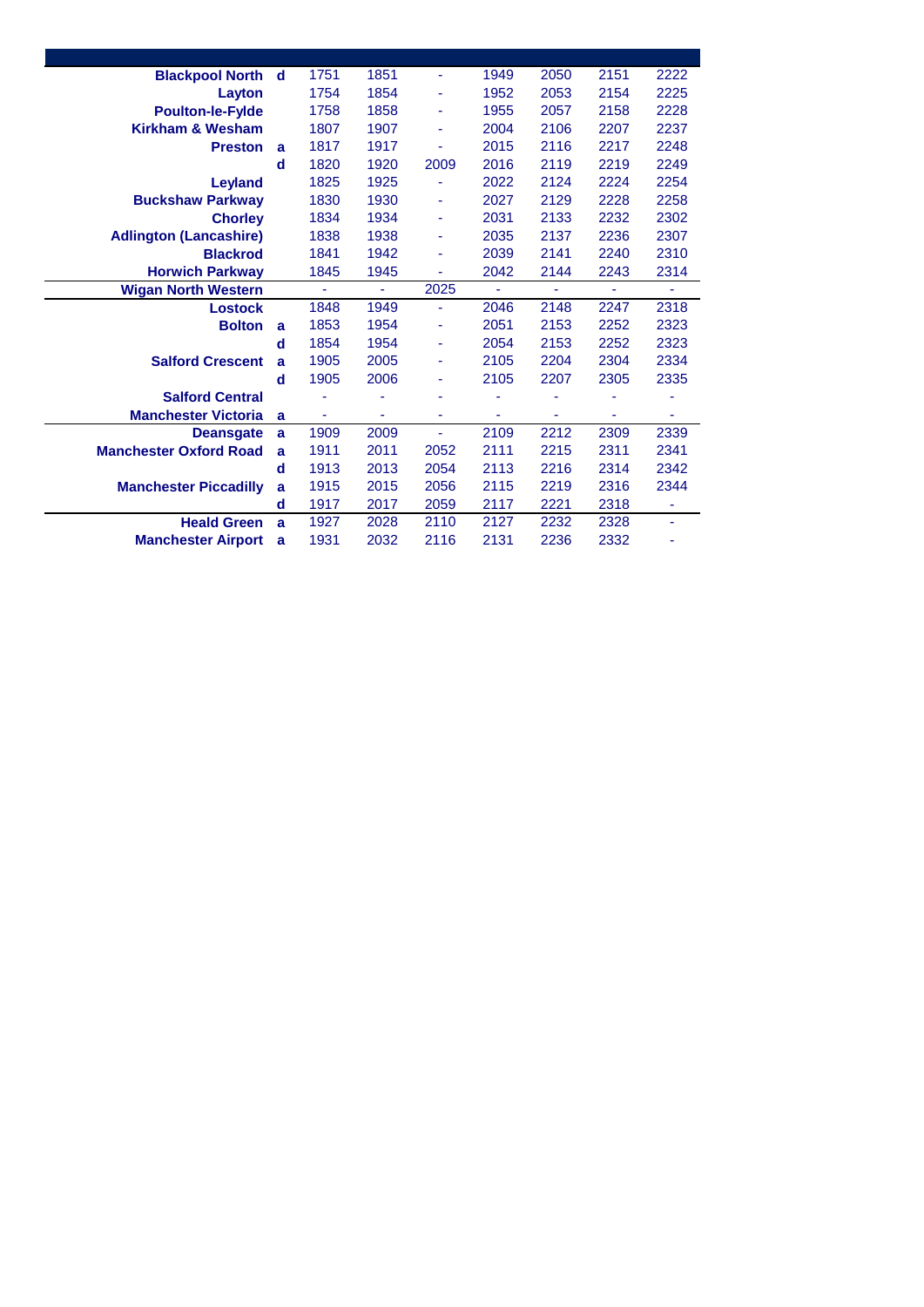## **Manchester - Preston - Blackpool**

Sunday 26 June

|                               |   | bus   | W                        |      | B.             |      | B                        |                | W              |                | <sub>B</sub> |
|-------------------------------|---|-------|--------------------------|------|----------------|------|--------------------------|----------------|----------------|----------------|--------------|
| <b>Manchester Airport</b>     | d | 0530  | $\blacksquare$           | 0841 | 0935           | 0943 | 1033                     | $\blacksquare$ | 1132           | ٠              | 1242         |
| <b>Heald Green</b>            | d |       | ٠                        | 0845 | ä,             | 0947 | 1036                     | ٠              | 1135           | $\blacksquare$ | 1246         |
| <b>Manchester Piccadilly</b>  | a | 0555  | ÷                        | 0900 | 0950           | 0958 | 1049                     | $\sim$         | 1149           | $\sim$         | 1259         |
|                               | d | 0555  | 0853                     | 0902 | 0952           | 1001 | 1055                     | $\blacksquare$ | 1151           | $\blacksquare$ | 1301         |
| <b>Manchester Oxford Road</b> | a | ٠     | 0855                     | 0904 | 0954           | 1003 | 1057                     | ٠              | 1153           | $\blacksquare$ | 1303         |
|                               | d | ٠     | 0856                     | 0905 | 0957           | 1004 | 1100                     | 1103           | 1154           | 1203           | 1306         |
| <b>Deansgate</b>              | d | ٠     | ٠                        | 0909 | $\blacksquare$ | 1007 | $\blacksquare$           | 1106           | ٠              | 1206           | ۰            |
| <b>Manchester Victoria</b>    | d | ٠     | $\sim$                   |      | $\blacksquare$ | ٠    | ÷                        | ٠              | ÷              | ä,             | ٠            |
| <b>Salford Central</b>        |   | ٠     | ٠                        |      | ٠              |      |                          |                |                |                |              |
| <b>Salford Crescent</b>       | a |       | ٠                        | 0913 | $\blacksquare$ | 1010 | 1105                     | 1110           |                | 1209           |              |
|                               | d |       | ÷                        | 0913 | $\blacksquare$ | 1011 | 1106                     | 1110           |                | 1210           |              |
| <b>Bolton</b>                 | a | 06s20 | ٠                        | 0922 | $\blacksquare$ | 1020 | 1115                     | 1119           | ٠              | 1219           |              |
|                               | d |       | $\overline{\phantom{a}}$ | 0923 | $\blacksquare$ | 1020 | 1115                     | 1120           |                | 1219           | ٠            |
| <b>Lostock</b>                |   | ٠     |                          | 0927 | ÷.             | 1025 | $\overline{\phantom{a}}$ | 1124           | $\blacksquare$ | 1224           | ä,           |
| <b>Wigan North Western</b>    |   | Ξ     | 0920                     | ÷.   | 1027           |      | ÷,                       | $\sim$         | 1219           | ä,             | 1333         |
| <b>Horwich Parkway</b>        |   | ٠     | ٠                        | 0931 | $\blacksquare$ | 1028 | ÷,                       | 1127           | ٠              | 1227           | ÷.           |
| <b>Blackrod</b>               |   | ٠     | $\blacksquare$           | 0934 | ÷              | 1031 | ä,                       | 1130           | ٠              | 1229           |              |
| <b>Adlington (Lancashire)</b> |   | ٠     | ٠                        | 0937 | ٠              | 1035 |                          | 1133           |                | 1232           |              |
| <b>Chorley</b>                |   | ٠     | ÷                        | 0942 | ÷              | 1040 | 1127                     | 1137           | ٠              | 1237           | ÷            |
| <b>Buckshaw Parkway</b>       |   | ٠     | ٠                        | 0945 | $\blacksquare$ | 1044 | 1131                     |                | ٠              | 1240           | ۰            |
| Leyland                       |   |       |                          | 0952 |                | 1052 |                          |                |                | 1246           |              |
| <b>Preston</b>                | a | 06s55 | 0936                     | 0958 | 1042           | 1058 | 1143                     | 1149           | 1234           | 1253           | 1347         |
|                               | d | ۳     | 0948                     | 0959 | 1043           | 1059 | 1146                     | 1151           | 1245           | 1255           | 1358         |
| <b>Kirkham &amp; Wesham</b>   |   | ٠     | ÷                        | 1009 | ÷              | 1109 | ÷                        | 1200           |                | 1304           |              |
| <b>Poulton-le-Fylde</b>       |   | ٠     | ٠                        | 1017 | ÷              | 1117 | ÷                        | 1208           | ٠              | 1311           | ۰            |
| Layton                        |   |       | ٠                        | 1021 | $\blacksquare$ | 1121 | ÷                        | 1211           |                | 1315           |              |
| <b>Blackpool North</b>        | a | 0735  | ä,                       | 1025 | $\blacksquare$ | 1125 | ٠                        | 1215           | ٠              | 1319           |              |

|                               |   |                | $\mathsf B$ |              | W    |              | $\mathsf B$              |              |              | W    |              |
|-------------------------------|---|----------------|-------------|--------------|------|--------------|--------------------------|--------------|--------------|------|--------------|
| <b>Manchester Airport</b>     | d | ÷              | 1330        | 1345         | 1430 | 1445         | 1530                     | 1545         | 1645         | 1730 | 1745         |
| <b>Heald Green</b>            | d | $\blacksquare$ | 1334        | 1349         | 1434 | 1449         | 1534                     | 1549         | 1649         | 1734 | 1749         |
| <b>Manchester Piccadilly</b>  | a | $\blacksquare$ | 1347        | 1359         | 1447 | 1459         | 1547                     | 1600         | 1659         | 1747 | 1759         |
|                               | d | ä,             | 1348        | 1401         | 1448 | 1501         | 1548                     | 1601         | 1701         | 1748 | 1801         |
| <b>Manchester Oxford Road</b> | a | ä,             | 1350        | 1403         | 1450 | 1503         | 1550                     | 1603         | 1703         | 1750 | 1803         |
|                               | d | 1302           | 1351        | 1404         | 1451 | 1504         | 1551                     | 1605         | 1704         | 1751 | 1804         |
| <b>Deansgate</b>              | d | 1305           | ٠           | 1407         | ÷    | 1506         | ÷.                       | 1607         | 1707         | ÷.   | 1807         |
| <b>Manchester Victoria</b>    | d | ä,             | ÷           |              | ٠    |              | ä,                       | ÷            | ٠            | ÷.   | ۰            |
| <b>Salford Central</b>        |   |                | ٠           |              | ۰    |              |                          |              |              |      |              |
| <b>Salford Crescent</b>       | a | 1308           | ٠           | 1410         | ٠    | 1510         | ä,                       | 1610         | 1710         | ٠    | 1810         |
|                               | d | 1309           | ٠           | 1411         | ٠    | 1510         | $\blacksquare$           | 1611         | 1711         | ٠    | 1811         |
| <b>Bolton</b>                 | a | 1318           | ٠           | 1420         | ٠    | 1519         | $\blacksquare$           | 1620         | 1720         | ٠    | 1820         |
|                               | d | 1321           | ٠           | 1420         | ٠    | 1520         | ä,                       | 1620         | 1720         | ٠    | 1820         |
| <b>Lostock</b>                |   | 1326           | ٠           | 1425         | ٠    | 1524         | ٠                        | 1625         | 1725         | ٠    | 1825         |
| <b>Wigan North Western</b>    |   | ÷.             | 1421        | ÷.           | 1517 | ÷            | 1621                     | ÷            | н.           | 1818 | ٠            |
| <b>Horwich Parkway</b>        |   | 1329           | ÷           | 1428         | ٠    | 1528         | $\blacksquare$           | 1628         | 1729         | ÷    | 1829         |
| <b>Blackrod</b>               |   | 1332           | ٠           | 1431         | ٠    | 1531         | $\blacksquare$           | 1631         | 1732         | ٠    | 1832         |
| <b>Adlington (Lancashire)</b> |   | 1336           | ۰           | 1435         | ٠    | 1535         | ٠                        | 1635         | 1736         | ۰    | 1836         |
| <b>Chorley</b>                |   | 1340           | ٠           | 1440         | ٠    | 1540         | ä,                       | 1640         | 1741         | ٠    | 1840         |
| <b>Buckshaw Parkway</b>       |   | 1344           | ٠           | 1444         | ٠    | 1544         | $\blacksquare$           | 1644         | 1744         | ٠    | 1844         |
| <b>Leyland</b>                |   | 1352           |             | 1451         | ٠    | 1551         |                          | 1651         | 1751         |      | 1851         |
| <b>Preston</b>                | a | 1358           | 1437        | 1457         | 1532 | 1557         | 1637                     | 1656         | 1757         | 1832 | 1857         |
|                               | d | 1359           | 1447        | 1459         | 1534 | 1559         | 1657                     | 1700         | 1758         | 1834 | 1858         |
| <b>Kirkham &amp; Wesham</b>   |   | 1408           | ÷           | 1508         | ٠    | 1608         | ÷                        | 1709         | 1808         | ٠    | 1908         |
| <b>Poulton-le-Fylde</b>       |   | 1416           | ٠           | 1517         | ٠    | 1617         | ÷                        | 1718         | 1816         | ÷    | 1916         |
|                               |   |                |             |              |      |              |                          |              |              |      |              |
| Layton                        |   | 1420<br>1424   | ٠           | 1520<br>1525 | ٠    | 1620<br>1625 | $\overline{\phantom{a}}$ | 1721<br>1726 | 1820<br>1824 | ٠    | 1920<br>1924 |